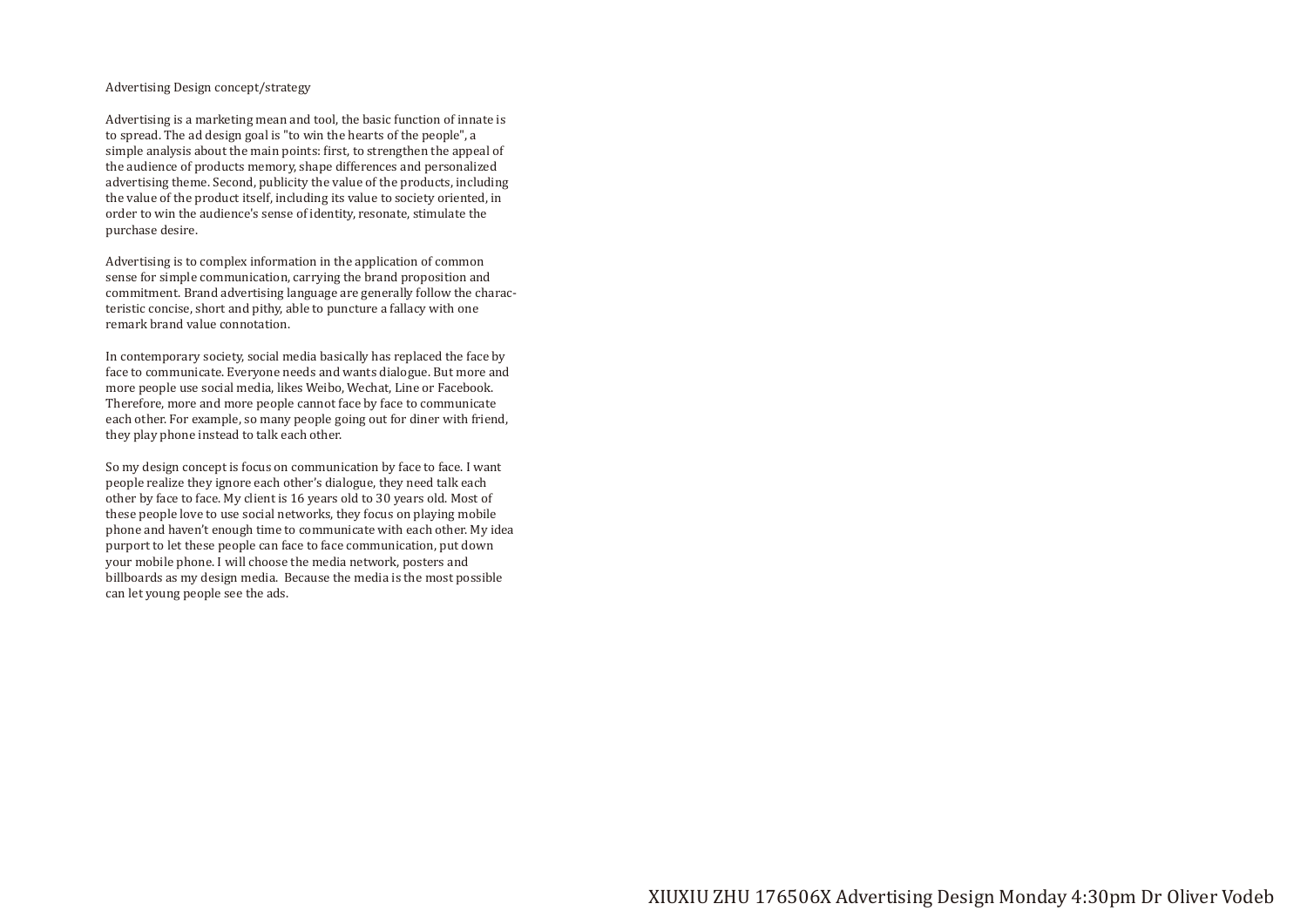

# put your phone down & see my eyes

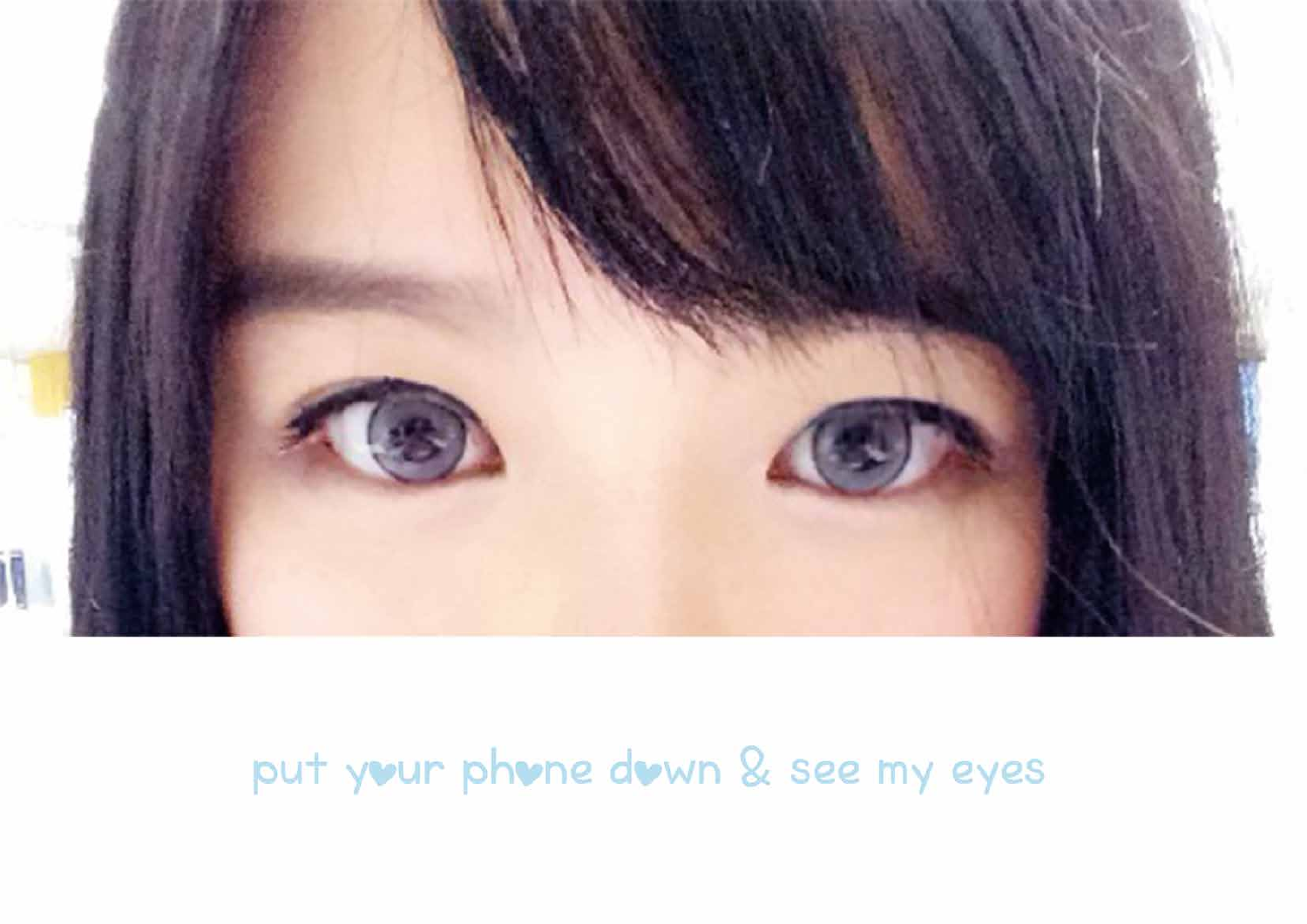put your phone down & hold my hand

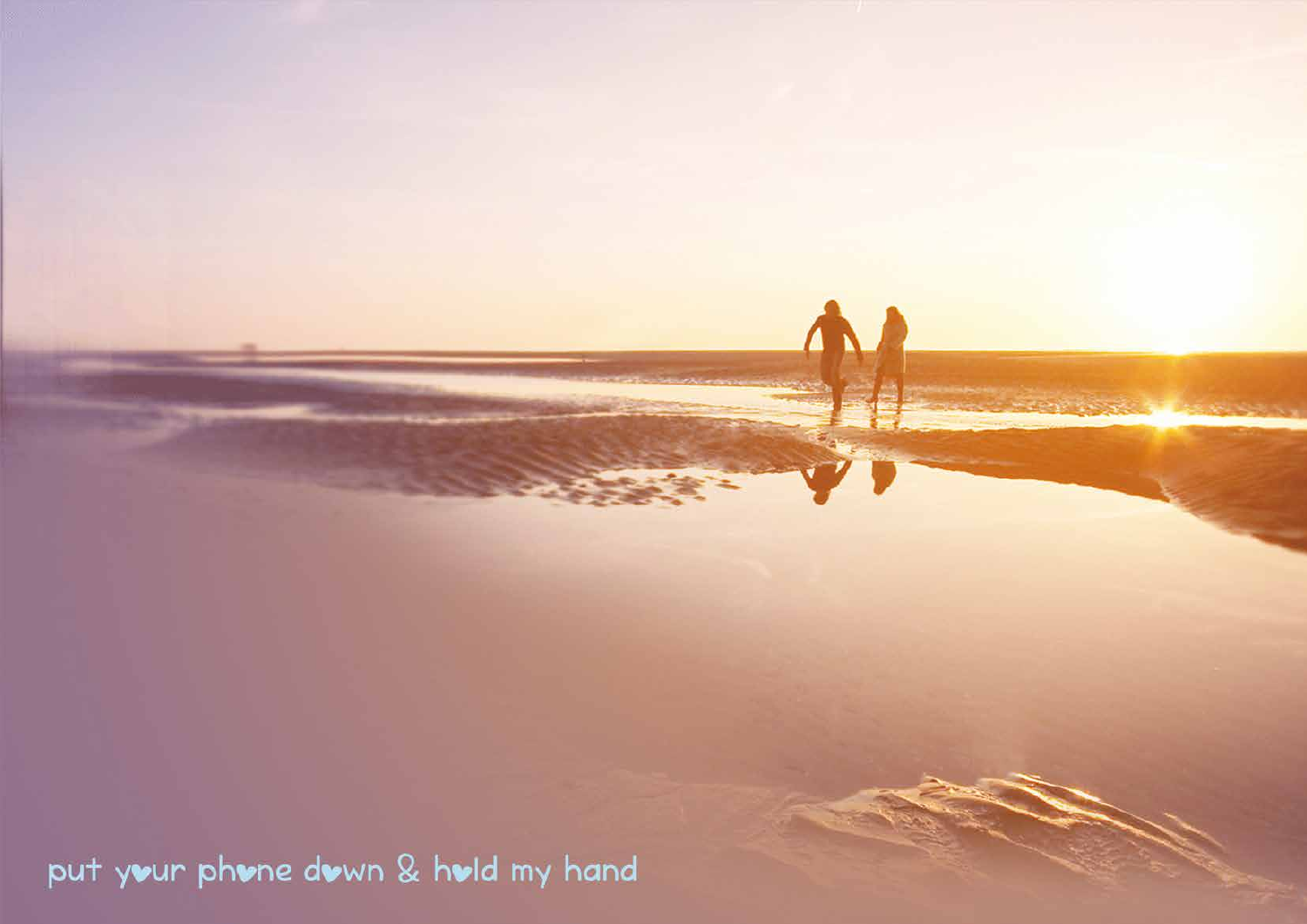put your phone down & hear my voice